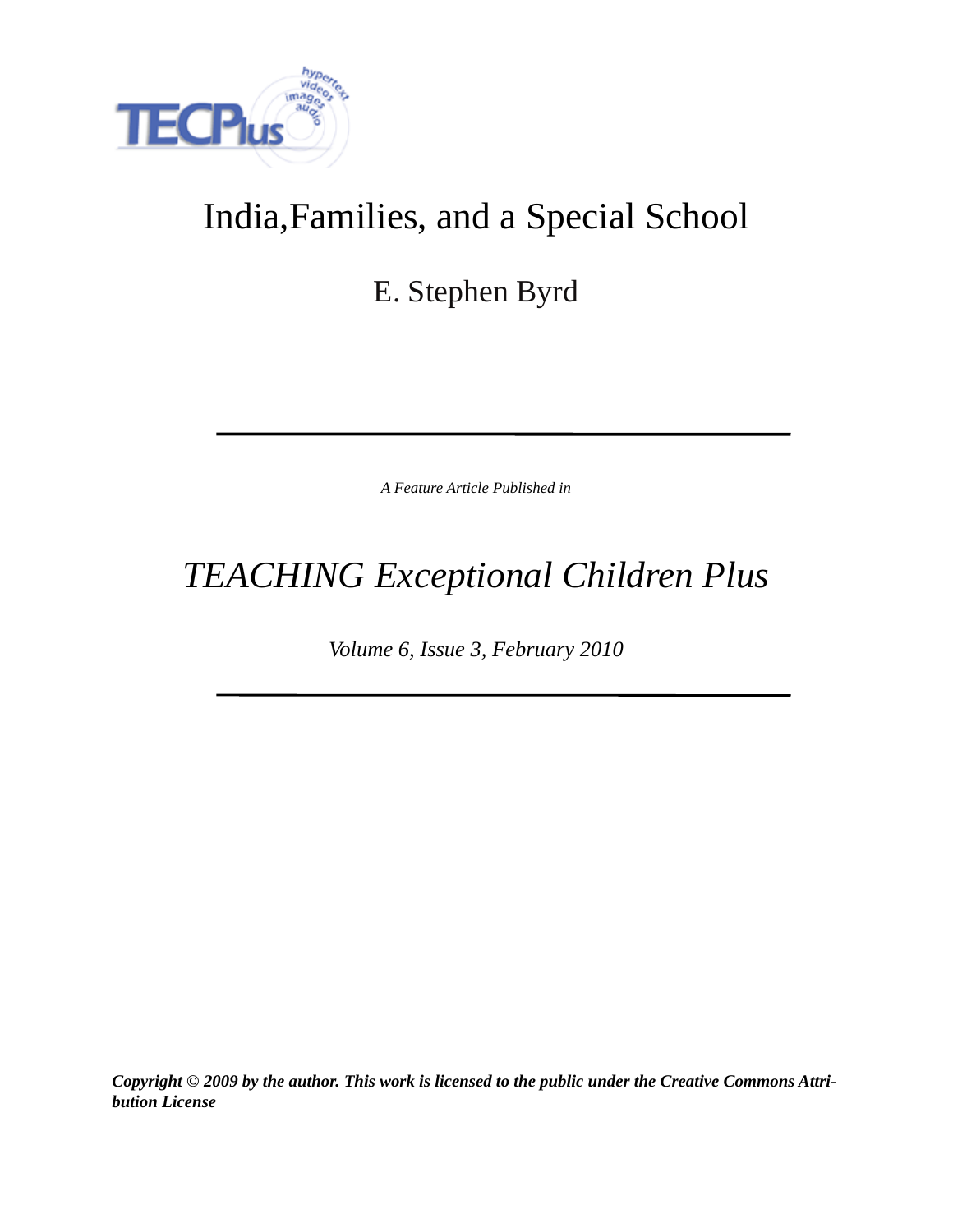# India, Families, and a Special School

E. Stephen Byrd

#### **Abstract**

Families in India face many challenges in caring for and educating their children with disabilities. India has enacted a landmark special education law, Persons with Disabilities Act of 1995, which provides schooling and services to all children. For some students with disabilities, however, integrated and special schools are providing schooling. This paper highlights one school, the Bethshan Special School, a private day-school for students with intellectual disabilities. At Bethshan, teachers provide quality academic instruction and job readiness skills for a range of children and young adults, as well as support programs for parents. Concluding this brief examination, several challenges and positive directions for Indian special education and teacher preparation are highlighted.

> **Keywords** Special education, India, special schools, families

**Acknowledgment :** Special thanks to the staff and leaders of Bethshan Special School for their help in this project.

SUGGESTED CITATION:

Byrd, E.S.(2010). India, Families, and a Special School. *TEACHING Exceptional Children Plus,* 6(3) Article 6. Retrieved [date] from <http://escholarship.bc.edu/education/tecplus/vol6/iss3/art6>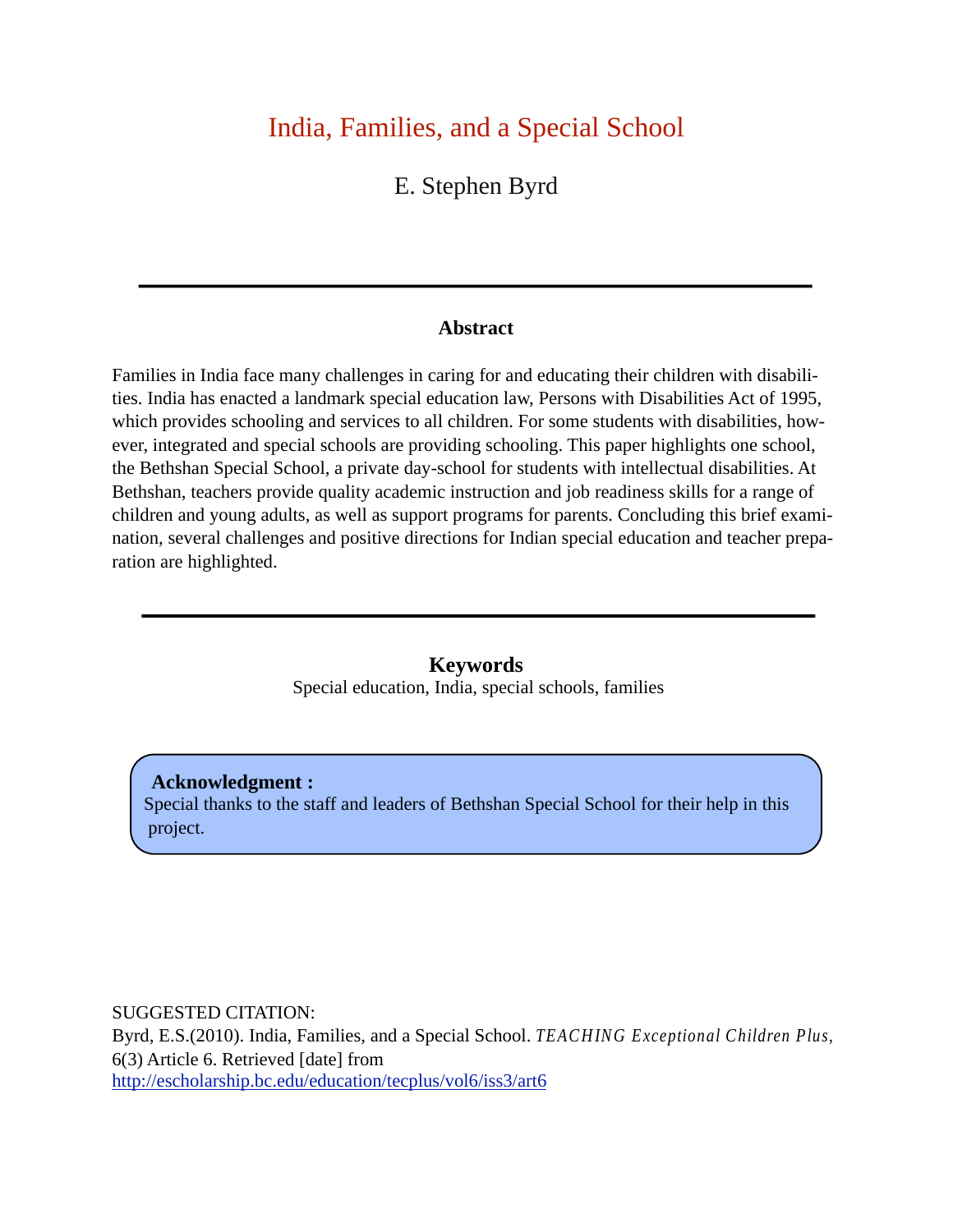In India, for some families who have children with disabilities, special schools are making a positive difference. They are providing valuable educational services and supports for children and their parents. While these schools are not always available or affordable for all families, they can offer safe and focused learning environments in which children can succeed. They may also provide a new community for parents to build friendships with other parents who face similar challenges.

 I want to begin by providing a brief summary about the educational environment in India specifically focusing on families, special education, and special schools. In the second half of the paper, I will focus on a particular special school describing how it provides quality schooling for children and adolescents with special needs, as well as support to parents. Finally, I conclude by offering several challenges and positive directions for Indian special education with a personal note. It is my hope that this review will provide new information about how special education is conducted in a different cultural context, as well as highlight an exemplary special school.

 India is rich in history and in culture. It has the second largest population in the world and is the second largest democracy (Singal, 2006). Interestingly, only 25% of its population lives in urban areas (Thomas & Thomas, 2002) which translates into a majority of the nation living in rural settings where resources can be limited and educational opportunities are less available. In the last 15 years, however, India has become an increasingly developed nation as she has pursued technology ventures and global business opportunities.

 India gained independence from Great Britain in 1947. This meant that the Indian people were no longer dependent on an out-

side power for governmental control and services. What also resulted was a return to the traditions of the Indian culture from British colonialism. With new freedom, the people were called upon to act for their own good rather than relying on the government to help them. To this end, Gandhi championed a new type of service for the people and society. He believed in reforms through social action that would lead to political changes (Alur, 2001).

#### *Family*

Historically, the people of India have not looked to government programs for support. Families take care of themselves without depending on the state for assistance. Family responsibility also includes care of the elderly, sick, or the disabled (Alur, 2001). In Indian culture, the family is seen not only as mother and father and children, but also as grandparents, aunts and uncles and other relatives. Within this framework, Indian families have unique challenges as they make decisions about the schooling and care of their children particularly those with disabilities.

**"Historically, the people of India have not looked to government programs for support. Families take care of themselves without depending on the state for assistance."**

One challenge for parents is the increased job opportunities along with their associated stress and their associated stresses resulting demands as India develops as a nation and work becomes more plentiful. With more available opportunities, many mothers are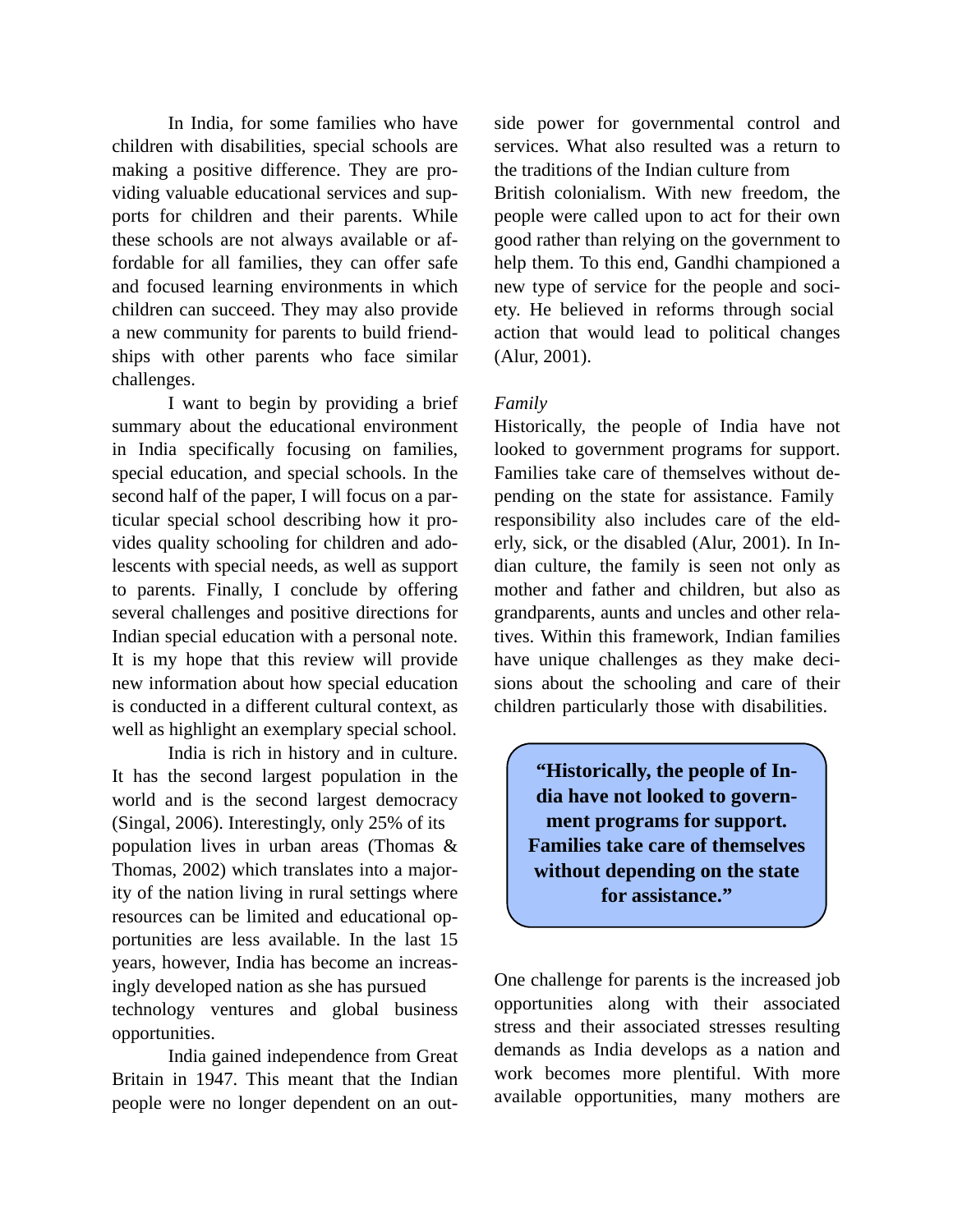now working outside the home to help provide more for the family (Misra, 2000). As these mothers work outside of the home, the question becomes–who will care for the children? This question is especially difficult for parents in urban areas who may not have extended family supports for their children because grandparents and relatives live back in the rural areas. For these families, they must depart from custom and look outside their collective support structures for help (Jaya & Malar, 2002/2003; Vakil, Welton, & Khanna, 2002). Other families face challenges related to illiteracy especially in rural areas, where most of the population lives (Thomas & Thomas, 2002).

#### *Special Education*

 When examining the context for educational services for children with disabilities, it is important to keep in mind the issue of schooling in general. Public education is compulsory for children ages 6-14 in India (Singal, 2006). Present estimates place the number of school age children at around 200 million. Nevertheless, perhaps as many as 40 million of these children are not being schooled or schooled very little (IDRM, 2005). This reality is due to the lack of infrastructure and necessary resources. The challenge to provide education for children with disabilities is then part of the larger difficulty of providing schooling for all students. Thus, India is working to implement a special education system with the same limitations that also hinder universal education.

 It is difficult to find a clear estimate of the number of school age children who have disabilities. Some place the number around 12 million students (Singal, 2006). Most agencies and non-government organizations have taken a moderate percentage of 5-6% of the

school age population for developing policies, budgets, etc. (IDRM, 2005).

 One major effort to serve these students has been India's landmark special education law, Persons with Disabilities Act (PDA). It was passed in 1995 and enacted in 1997. This legislation marked a beginning of India's commitment to help people with disabilities. Misra (2000) states that PDA encompasses the following areas: "education, employment and vocational training, research and manpower development, creation of barrier-free environments, unemployment allowances, special insurance schemes, and establishment of institutions for persons with several disabilities" (p. 7). Each of India's 29 states with their respective cities and localities finds themselves at different stages of implementation of PDA (World Bank, 2007). As the law is worked out into practice, more families with children with special needs are able to receive services.

 In general, PDA provides guidelines for those who will receive support under the law, as well as who will be responsible for diagnosis. Of particular note, is that PDA limits its services to those individuals whose conditions are more severe--that is those students who need educational support for more than 40% of the school day. It also speaks to who will be responsible for diagnosis; usually "…a medical board that consists of at least three members appointed by the central/state government, at least one of whom should be a specialist of the relevant disability" (IDRM, 2005, p. 40). Note that there are no services provided in the law for those who need less than 40% services during a day (Kalyanpur, 2008). PDA also outlines the categories of disability that will be served. These include blindness, low vision, leprosy-cured, hearing impairment,mental illness, locomotor disability, and intellectual disability.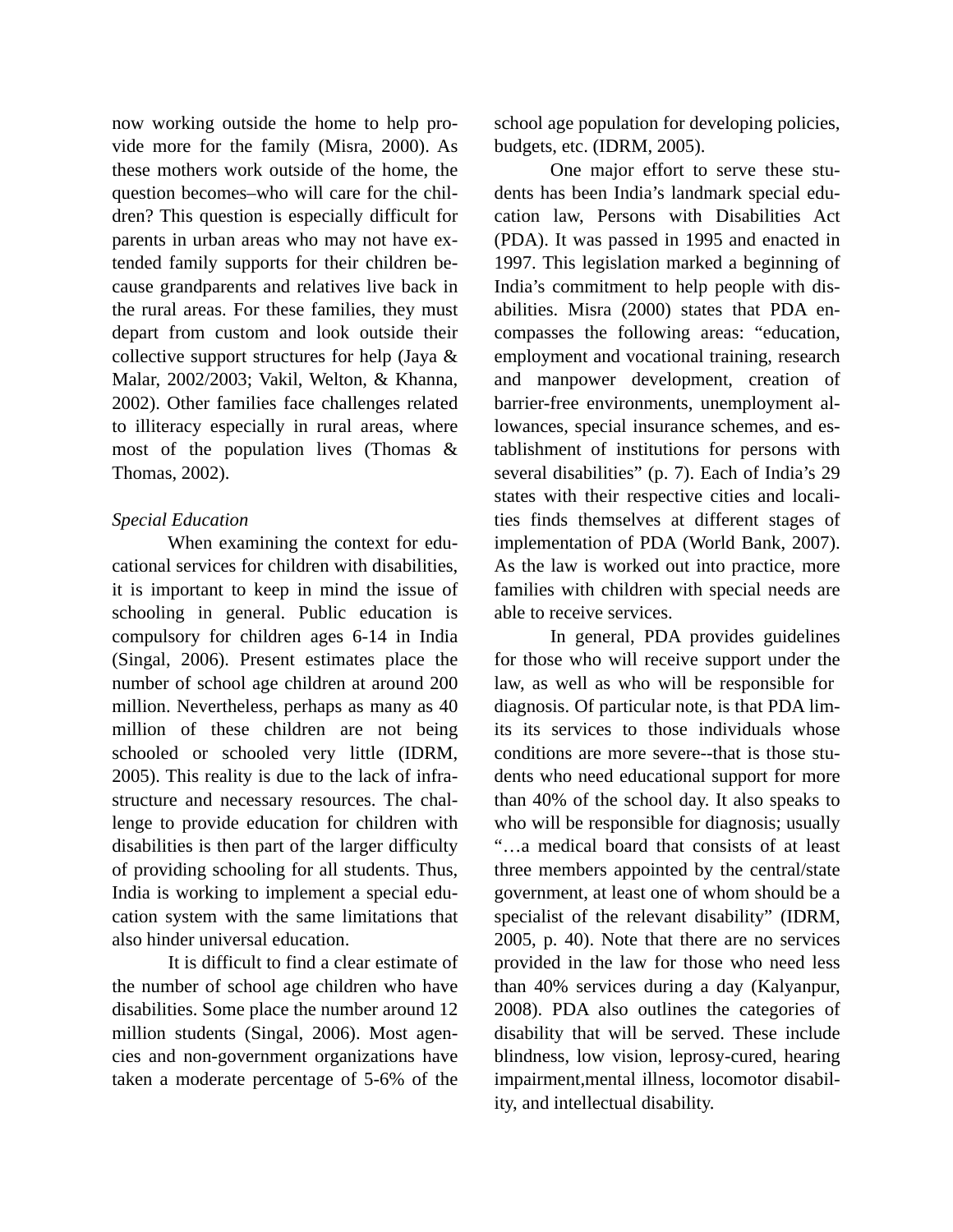### *Schooling for Children with Disabilities*

 Available schooling for students with disabilities in India is conducted either by integrated schools or special schools. Integrated or inclusive schools are public schools that allow students with disabilities to attend, but these schools provide limited support for these students. At present, those schools that are integrated or are inclusive have small numbers of students with disabilities. In addition, these schools tend to serve only students with visual or hearing issues (Misra, 2000).

 Special schools are private schools that work with special populations and are often located in urban areas (Misra, 2000). Special schools date back to the 1800's -- the first were founded by missionaries. These early schools often served the blind and deaf, orphans, or outcasts. Currently, the number of special schools in India is around 2500. These schools are registered with the Rehabilitation Council of India, and are allowed to apply for government support (World Bank, 2007). Nevertheless, the small number of special

> **"In India, special schools are private school often located in urban areas. They date back to the 1800s -- the first were founded by missionaries"**

schools does not begin to serve the population of students with disabilities (IRDM, 2005; Misra, 2000; World Bank, 2007).

### *Bethshan Special School – A Special School for Children and Young Adults.*

 With this brief background on India and special education, the focus for the remainder of this paper will be on one particular school, Bethshan Special School for Men-

tal Retardation. Bethshan Special School is located in the southern Indian state of Tamil Nadu in Madurai; a city which traces its history back 2500 years. The main language of this state is Tamil, although many people can read and speak English. The main attraction in the city is the Hindu temple, Meenakshi-Sundareswar Temple, rebuilt and expanded in the early 1600's. In terms of industry, there are several software companies and rubber making factories.

 Bethshan Special School was founded in 1996. It is situated in the village of Koodal Nagar outside the city of Madurai. It is one of 11 registered special schools for children and young adults in the Madurai area. It is a nonresidential, special school recognized by the Rehabilitation Council of India to educate students with disabilities. The school originated with the vision of two men which began while they were taking a special education course as part of their teacher training. Through this course, these men became convinced that they should start a school that would give children with intellectual disabilities a sound education and would also provide counseling to their parents.

 To accomplish this goal of starting a school, these men conducted a survey of families in and around Madurai. They found that there were more than 320 children diagnosed with mental retardation. They were shocked at the living conditions of some of these children, not to mention the lack of schooling. They believed that they must respond. "The founders took the malady as a challenge and intended to start a school for them" (Bethshan Special School, 2006, n.p.). The leaders choose a random number of the surveyed students and approached these families about their willingness to participate in a new school. Parents were favorable and will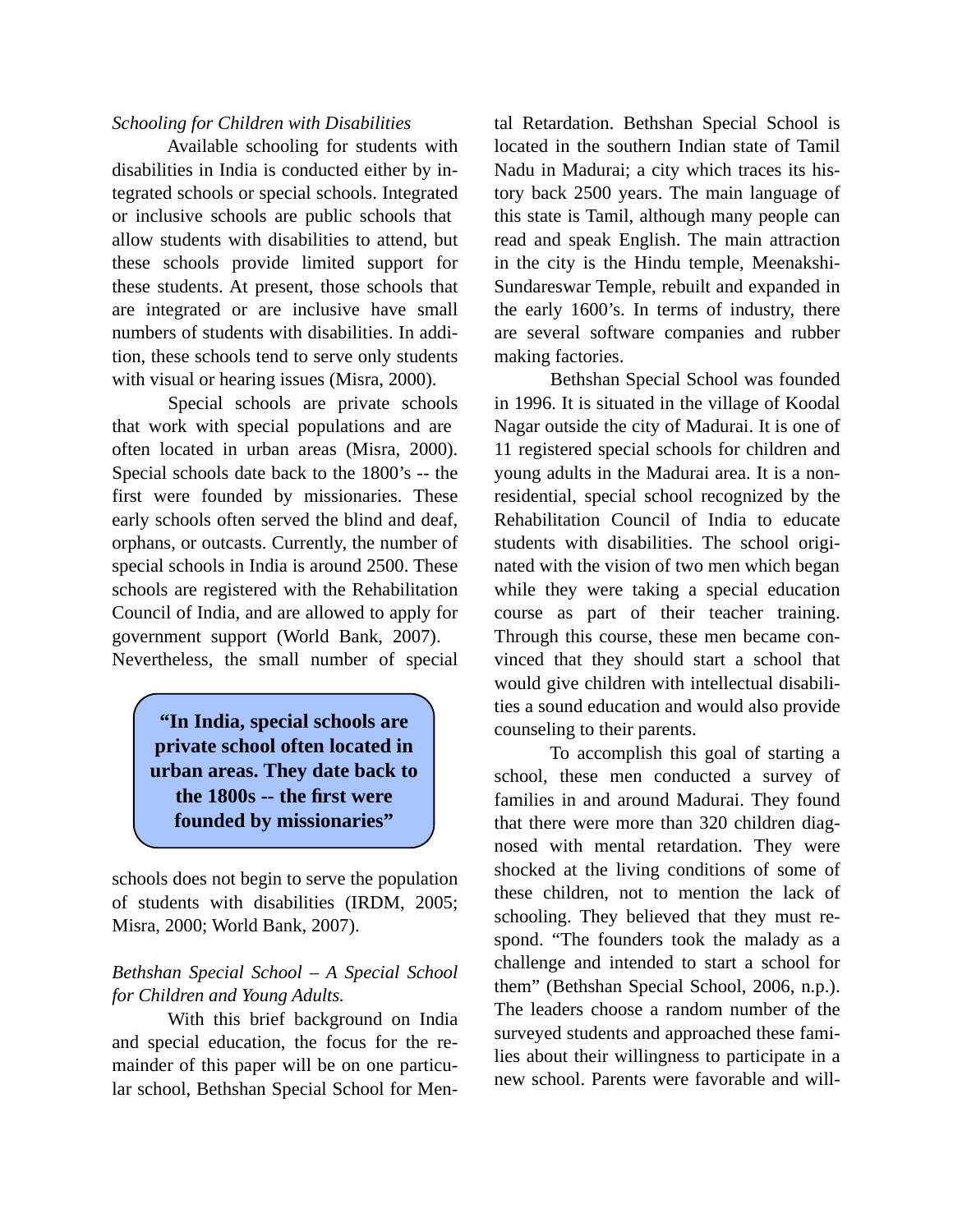ing to work with the school leaders; and in 1996, the school was begun.

 The founders chose the word "Bethshan" from the Hebrew language meaning "house of security" because this phrase summarizes the central purpose for the school. They also decided that the tenets of the school would be benevolence, service, and sacrifice. Over the years, Bethshan has been supported through donations by business and charities (Bethshan Special School, 2006). In addition, parents also pay tuition based on a socio-economic scale.

### *Teachers*

 At present, twelve teachers staff Bethshan School. Eight of these are teachers and three are care workers (like paraeducators), and one is a bus driver who also helps around the school. Two of the eight teachers are the founders of the school. They balance their time between working with students and overseeing the administrative and financial aspects of the school. The remaining six teachers teach classes that are arranged based on the academic and behavioral functioning of the students.

 All of the Bethshan faculty have been trained in special education. The teachers have been trained through the local university's program, which is a year-long special education course. Both leaders of the school have received graduate instruction in special education. These training programs are regulated through the Rehabilitation Council of India (IDRM, 2005). The Bethshan teachers have from one year to 13 years of experience working in special education. In addition, there are many volunteers that give their time to help with various school related needs, (R. Bala, personal communication, October 31, 2007).

# *School*

 Bethshan provides a variety of services for students and young adults, as well as parents (Bethshan, 2006). In the following section, I would like to discuss some of the dimensions of the school including academic and job readiness and parent support.

# *Academic and Job readiness*

 One important role of Bethshan School is to train students in academics, as well as functional job training for older higher functioning students. Currently, the enrollment is 51 students, which fill the building to capacity. There are 42 boys and 9 girls from ages  $6 - 26$ . In addition, there have been four students that have graduated that are now in the workforce. These students are working in local businesses, at the CSI Nursing School in the city, or as an assistant at a nursing home. Speaking to the reputation of the school, there is a waiting list of almost 300 parents who want their children enrolled at Bethshan School.

 For the most part, the students at Bethshan have been diagnosed with mental retardation along with a few students with other co-morbid disabilities. Diagnosis is conducted through a private psychologist at a local hospital along with input from schoolstaff and parents. These procedures are in line with PDA.

 Bethshan School provides a full day of instruction and activities for each of the students. Parents bring their students either by car or motorcycle; some students ride the school bus. The students at Bethshan School wear uniforms and sit at tables for instruction. There are six classrooms, a small outside play area, and also an inside room for playing and physical therapy activities. Bethshan also has a small snack shop for selling simple food items.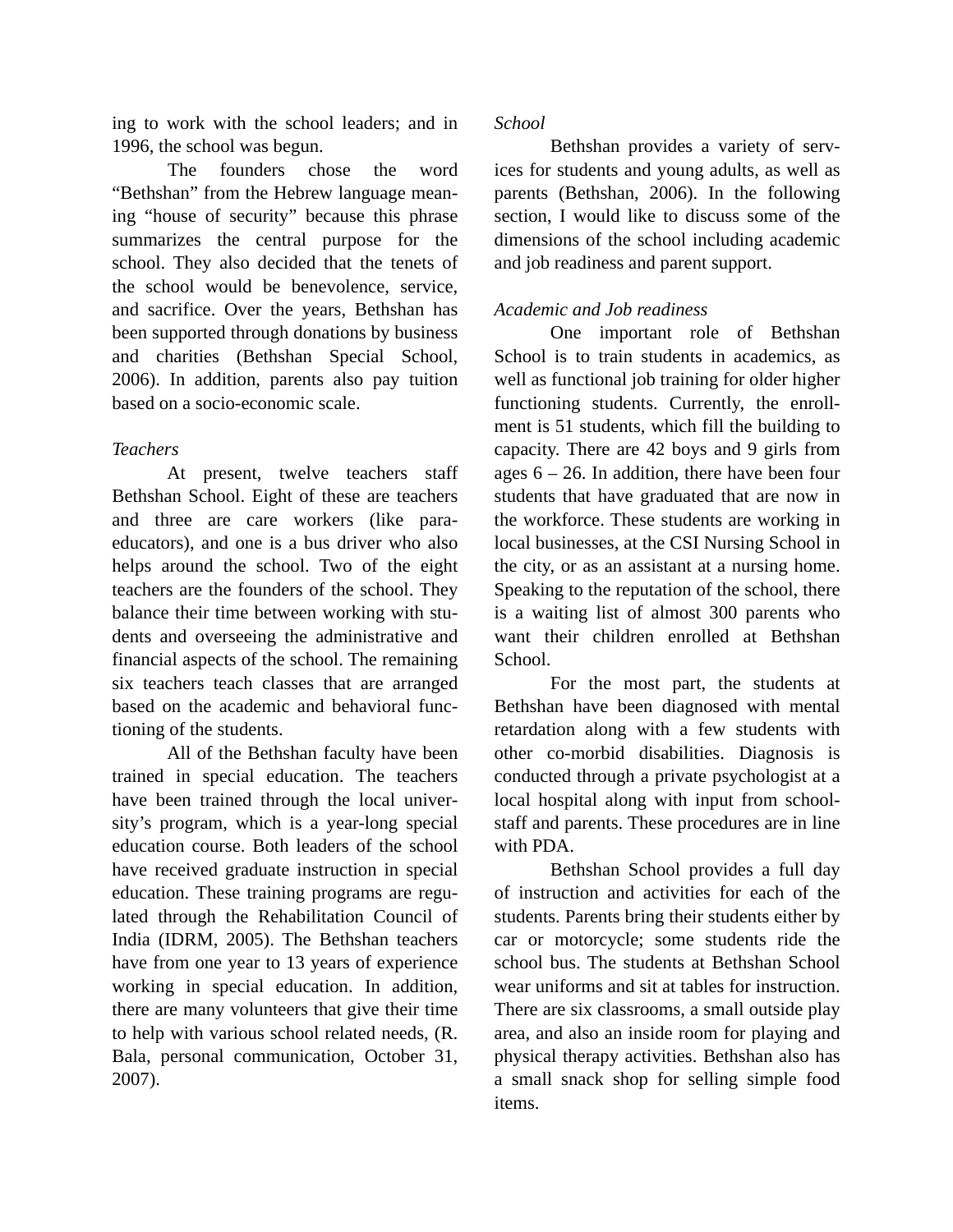The school day generally lasts from 9:30 am – 4:00 pm including Saturday. In addition, some of the older students stay until 5:00 pm for work training. The day is divided up into blocks of time based on the students' ability, class, and age level (SeeTable 1). After lunch and games, the students watch instructional TV; participate in play activities, and pre-vocational training. Technology access, however, is extremely limited.

#### Table 1

| Time            | Class, Program or Activity                             |  |
|-----------------|--------------------------------------------------------|--|
| $9:30 - 9:45$   | Class Prayer                                           |  |
| $9:45 - 10:00$  | <b>Student Prayer</b>                                  |  |
| $10:00 - 10:45$ | <b>Functional Mathematics</b>                          |  |
| $10:45 - 11:30$ | <b>Money Transactions</b>                              |  |
| $11:30 - 11:45$ | Learning Time                                          |  |
| $11:45 - 12:30$ | <b>Functional Reading and Writing</b>                  |  |
| $12:30 - 1:00$  | Lunch                                                  |  |
| $1:00 - 1:30$   | <b>Indoor Games</b>                                    |  |
| $1:30 - 2:45$   | News, Listening to TV and Other Learning<br>Activities |  |
| $2:45 - 3:45$   | Play Therapy                                           |  |
| $3:00 - 5:15$   | <b>Pre-Vocational Training</b>                         |  |
| $4:00 - 5:15$   | Pre-Vocational Training for older students             |  |

 To accomplish academic instruction more successfully, students are divided into six classes (see Table 2). Each class has one teacher and the younger classes also have assistants for parts of the day. The majority of the students are in the secondary, prevocational, and adult living classes. All students work on functional mathematics and reading and writing. They learn how to use these skills to gain independence for daily life and work. Each student whether in the younger or older classes has an education plan on file that is based on his or her needs.

 Bethshan has as its ultimate goal for students to take on positive community, family, religious involvement, and particularly job placement. Staff work directly with adult students in job related skills. Usually, this intensive training begins when the students are over 18 years of age and includes supervision in job related skills, such as catering and office work. In addition, Bethshan staff have contacts with local businesses for students to provide internship and job opportunities. Their present goal is to move two students to job placements this year.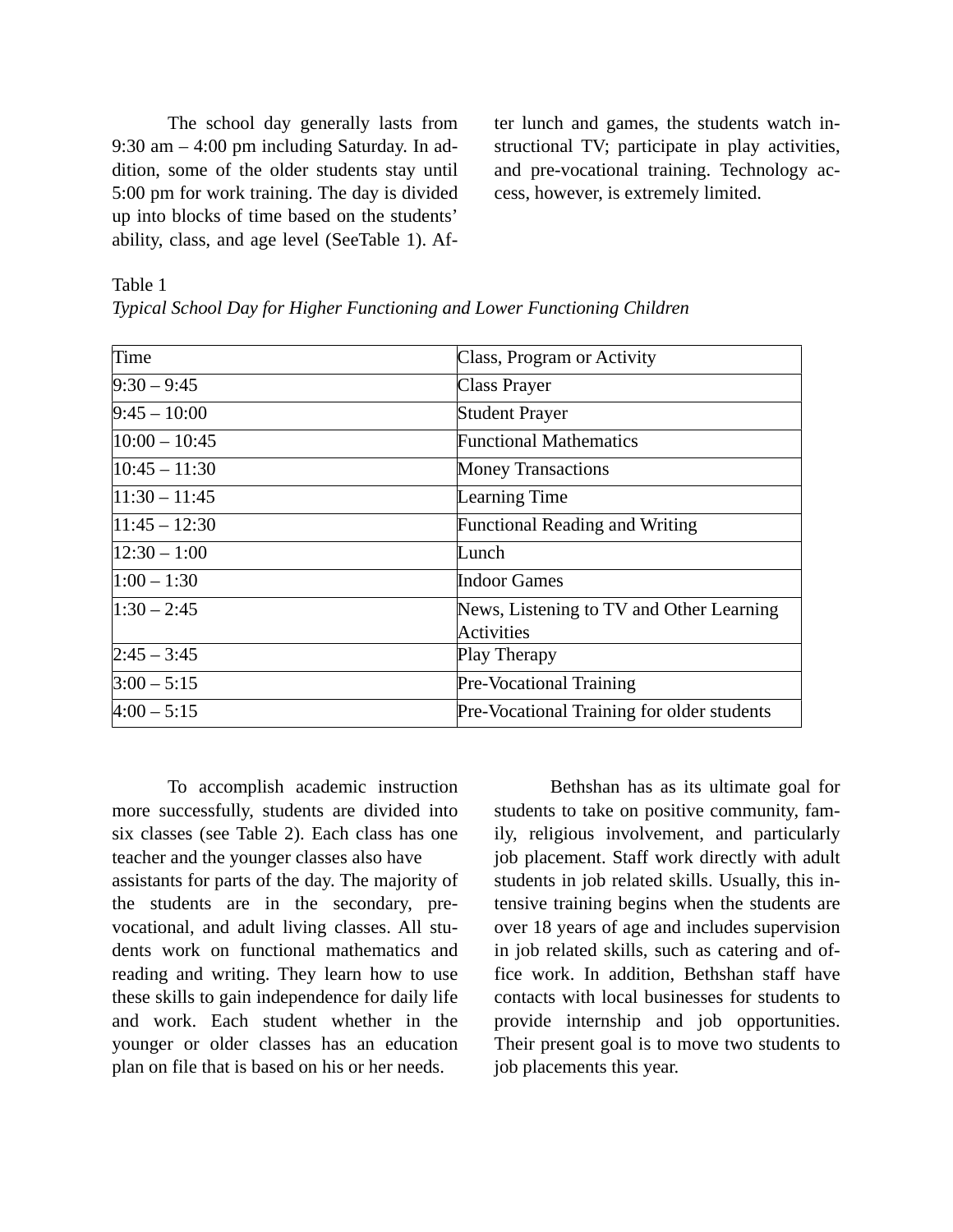| <b>Class</b>         | <b>Boys</b> | Girls                       | Total |
|----------------------|-------------|-----------------------------|-------|
| Pre-Primary          | 6           |                             | 6     |
| Primary              | 5           | $\overline{A}$              | 9     |
| Secondary I          | 7           |                             |       |
| Secondary II         |             | $\mathcal{D}_{\mathcal{L}}$ | Q     |
| Pre-Vocational       | 10          |                             | 10    |
| Adult Independent    | 5           | 3                           | 8     |
| Living               |             |                             |       |
| Lift (Job Placement) | 2           |                             | 2     |
| Total                | 42          | 9                           | 51    |

Table 2 *Bethshan Special School Demographics*

#### *Parent support*

 Bethshan School leaders and faculty believe that their role is more than just working with the students each day. Supporting parents is also a crucial part of the work of the school. School leaders and faculty realize that parents come from a variety of castes and socio-economic backgrounds. In addition, Bethshan parents represent a variety of cultural and religious perspectives on disability. Furthermore,many parents have challenging work schedules which makes child care difficult. Parents also have a variety of views related to treatments, and some parents may still be in denial of the long-term nature of their child's disability.

 To try to meet this variety of needs, Bethshan leaders have implemented several programs to help parents. One program involves scheduling periodic workshops and meetings for them. Meeting topics range from religious perspectives on disability to basic health issues. In addition, Bethshan also provides a training course for parents on mental retardation each year. This course is planned in coordination with the Madurai Kamaraj

University and DATA (a local business). This venue provides an opportunity for parents and families to learn current information relative to disability issues. It also gives a public forum for community members to be involved. Somewhat related has been Bethshan's participation in the Special Olympics. This has been an exciting opportunity for the students, but has also proved to be a positive way to raise the community's awareness of the school.

 The Bethshan School has picnics and other social events which are periodically planned to give rest and fellowship for parents and families. These events encourage school spirit, provide opportunities for families to talk together about common struggles, and help to build relationships between newer and older parents involved with the school. The school has built a relationship with a local private hospital for medical checkups. This relationship allows parents,particularly those from low incomes, to receive good medical care for their children. This is especially helpful if children have unique medical complications.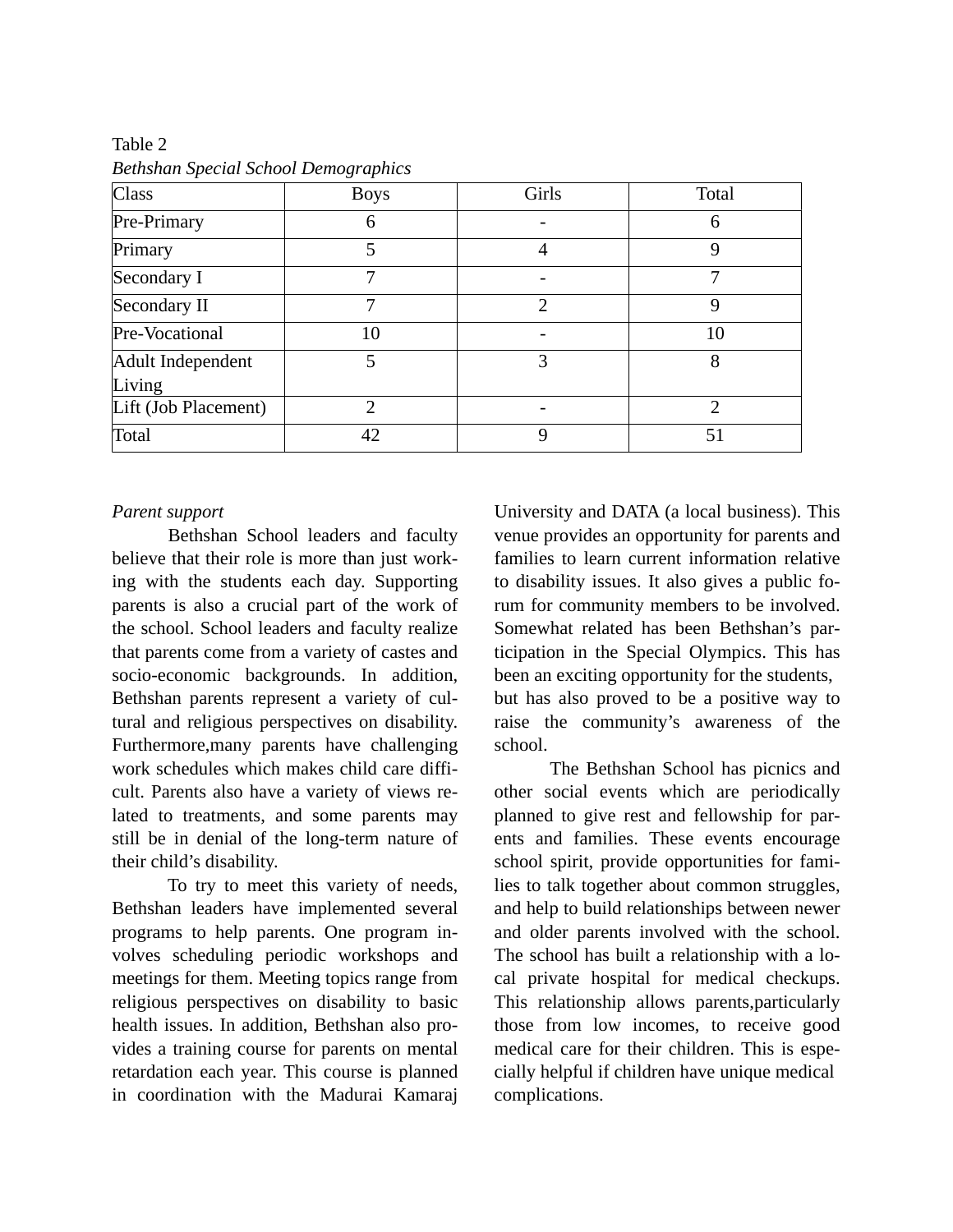Table 3 *Information on India and Disability \*\**

| Estimated number of children attending<br>school.                    | 192 million                                                                                                                                                         |
|----------------------------------------------------------------------|---------------------------------------------------------------------------------------------------------------------------------------------------------------------|
| Disabled population (including adults)                               | 21.9 million (2001 census)                                                                                                                                          |
| <b>Literacy Rate</b>                                                 | 65.38% (45% for disabled)                                                                                                                                           |
| Disabled Children                                                    | @ 12million                                                                                                                                                         |
| Children with Disabilities Attending School                          | 46%                                                                                                                                                                 |
| <b>Special Education Law</b>                                         | Persons with Disabilities Act of 1995                                                                                                                               |
| Other important legislation                                          | Rehabilitation of India Act of 1992; Na-<br>tional Trust for Persons with Autism, Cere-<br>bral Palsy, Mental Retardation and Multiple<br>Disabilities Act of 1999. |
| <b>Types of Education Provided</b>                                   | Integrated and Special Schools                                                                                                                                      |
| Name of Major Categories                                             | Blindness, low-vision, leprosy-cured, hear-<br>ing impairment, mental illness, loco-motor<br>disability, intellectual disability                                    |
| Number of Teacher Education Programs for<br><b>Special Education</b> | 37                                                                                                                                                                  |

*\*\** Source: International Disability Rights Monitor, 2005

#### **Conclusion**

# *Real challenges and positive directions*

 Education and special education in India face many unique and daunting challenges. One difficulty for the Indian educational system is how to bring special education and even regular education to the poor, the lower castes, and the rural regions. The shortage of special education teachers is yet another challenge (Misra, 2000). For the population of school age children with disabilities, India does not have enough degree programs in place for the number of teachers

needed. Along with this issue comes the need for teacher education programs in special education that communicate research-based strategies and treatments to teacher candidates (Byrd, 2008)

 Another challenge for Indian special education is the need for parents and families to have better information and services. Many parents do not have access to quality information (Dailey, 2004). Some have to travel long distances to a hospital that can diagnose their children. In addition, certain cultural perspectives make understanding disability issues hard for parents, especially those who are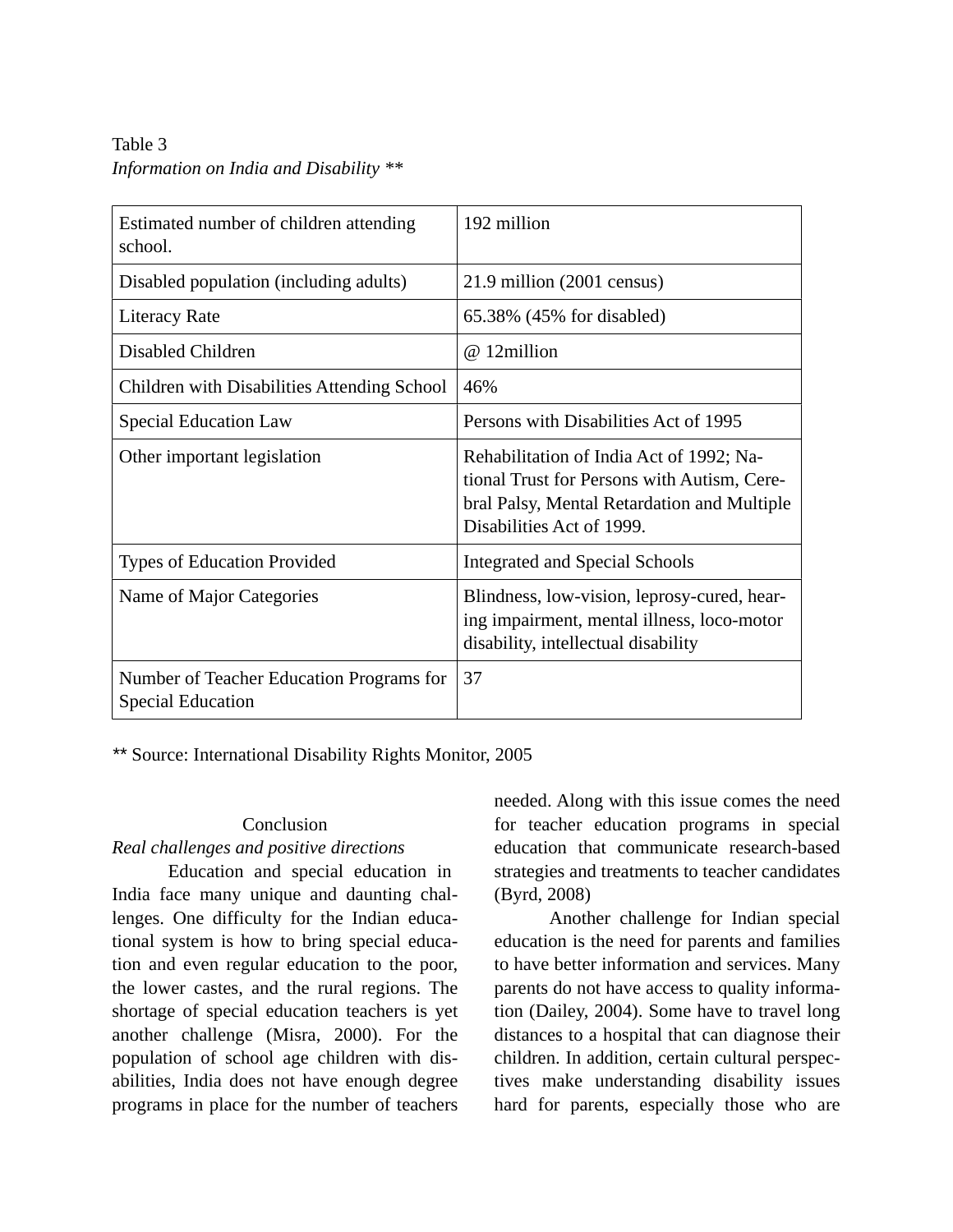poor or come from underprivileged classes. Nevertheless, developments through special schools and legislation over the last decade provide a promising picture for growth. There are special schools that are meeting the academic, functional, and behavioral needs of students, such as Bethshan. These schools are making a difference in their communities and towns. In addition, integrated education is earning a place in local schools, although its progress is slow. India also has legislation in place that is a significant starting point to bring services to those who are disabled. Over time legislation such as the PDA can bring societal changes that could have lasting effect.

#### *Personal note*

 For me, witnessing special education services in India was an amazing experience. It has made me to stop and think more carefully about the differences between the resources and services available in the West versus those available at present in India. The result has been that I have come away more appreciative of what we has happened in the US over the last four decades in the field of special education. Progress has been made in services for students and special education teacher programs. Furthermore, there are laws, initiatives, and funding in place to support children and adults with disabilities. Though there are still challenges, significant accomplishments for families and their children with disabilities have been made.

 Families in countries all over the world are faced with the challenges and complexities of educating their children who have disabilities. In the case of some Indian families, a special school, such as Bethshan Special School is meeting the unique needs of their children. Perhaps, this look at India and at the Bethshan Special School will encour-

age thinking about special education in other countries. It may also prompt a desire to visit another country to learn firsthand.